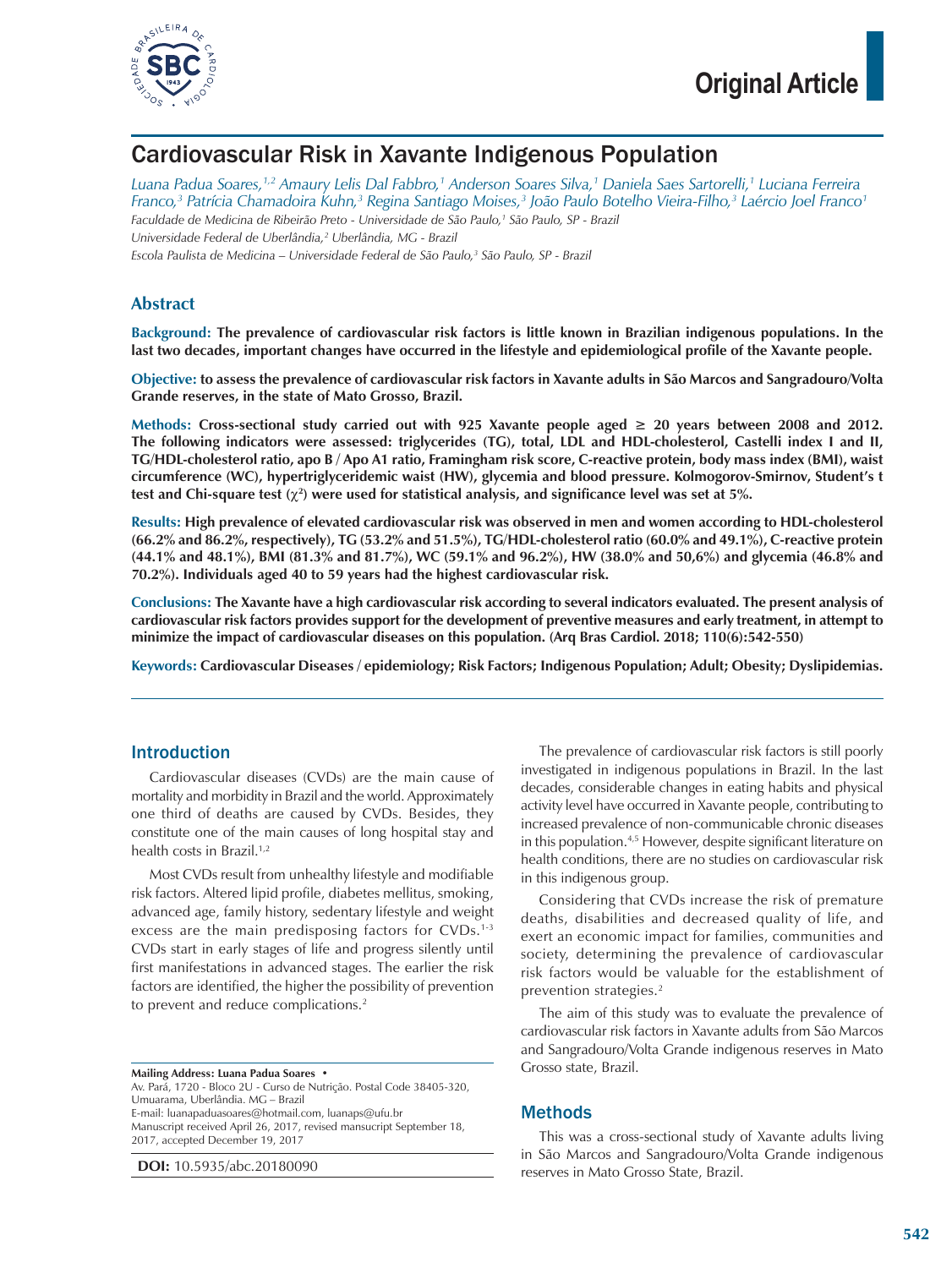The study was approved by the Research Ethics Committee of Hospital das Clínicas da Faculdade de Medicina de Ribeirão Preto - USP, Escola Paulista de Medicina - UNIFESP, CONEP and FUNAI.

Xavante communities live in eight indigenous reserves located in Mato Grosso State, Brazil. The study was conducted by periodic visits made to these communities from October 2008 to January 2012. Total population of indigenous in these reserves is estimated to be 4,020 people, 1,582 of them aged 20 years or older.<sup>6</sup> All subjects aged 20 years or older were invited to participate in the study.

Physical examination, including anthropometry, and collection of blood samples were performed in the villages. After being informed about the study objectives, the tribe chiefs and participants gave their consent, mostly written. To illiterate participants (14%), the consent forms were read by community health agents, and fingerprints were used to confirm their agreement to participate in the study.

The following variables were assessed: sex, age, weight (Kg), height (m), waist circumference (WC) (cm), triglyceride levels (TG) (mg/dL), total cholesterol (TC) (mg/dL), low-density lipoprotein cholesterol (LDL-c), high-density lipoprotein cholesterol (HDL-c), apolipoproteins A1 and B (apo 1 and apo B) (mg/dL), capillary blood glucose levels at baseline and at 2 hours (mg/dL), systolic and diastolic arterial pressure (mm/Hg), high-sensitivity C-reactive protein (hs-CRP) (mg/dL).

Body weight was measured using an electronic scale (Plenna®), with maximum capacity of 150 Kg, and height was measured using a portable stadiometer (Alturexata®). Weight and height values were used for body mass index (BMI) calculation (weight (kg)/height(m)<sup>2</sup>].<sup>7</sup> WC was measured using an inelastic measuring tape at the midpoint between the lowest rib and iliac crest, at standing position.

Venous blood was collected after an 8-10 hour fast, using sterile disposable tubes (Vacutainer ®). Samples were stored at -20°C and transported to a laboratory in Sao Paulo, Brazil. Measurements of serum TG, TC, LDL-c, HDL-c, apo A1 and apo B were determined by enzymatic methods, and hs-CRP levels were determined by immunoturbidimetry.

Blood pressure (BP) was measured on the left arm in the sitting position after 5 minutes at rest, using an automatic digital monitor (OMRON HEM-742INTC®). Measurements were taken three times, and the mean of the last two measurements was considered for analysis.

Capillary blood glucose at baseline and two hours after a 75 g anhydrous glucose overload (Glutol®) were measured using a portable glucose meter (HemoCue® Glucose 201, HemoCue AB).

Castelli index I (TC/HD/l-c ratio) and II (LDL-c/HDL-c ratio)<sup>8</sup>, TG/HDL-c,<sup>9</sup> ApoB/ApoA1<sup>10</sup> and Framingham risk score<sup>11</sup> were calculated. Hypertriglyceridemic waist (HW) was defined as the simultaneous presence of increased WC and increased TG levels.12

Indicators of cardiovascular risk used in the study are described in Chart 1.7-17

#### Statistical analysis

The *Kolmogorov-Smirnov* test was used to test normality of variable distributions. Continuous variables were described as mean and standard deviation, and Student's t-test was used to compare the variable means between men and women. Categorical variables were expressed as absolute and relative frequencies, and the chi-square test  $(\chi^2)$  was used for comparison of proportions. Analyses were formed using the *Statistical Package for Social Sciences* (SPSS) software version 17, and significance level was set at 5%.

### **Results**

Study population was composed of 925 Xavante people, 455 (49.2%) men and 470 (50.8%) women. Most (57.0%) of them were aged between 20 and 39 years.

Cardiovascular risk indicators are presented as mean and standard deviations in Table 1. Mean apo A1, WC, BMI and glucose levels were higher in women than men, whereas mean Castelli index I and II, Framingham score, Apo B/Apo A-I ratio and systolic and diastolic BP were higher in men than in women.

We found a high prevalence of elevated cardiovascular risk according to HDL-c, TG, TG/HDL-c ratio, CRP-hs, BMI, WC, HW and glucose levels, although a small number of participants had increased levels of TC or LDL-c. In general, participants aged between 40 and 59 years were the most exposed to cardiovascular risk factors (Tables 2 and 3).

### **Discussion**

Our findings show that Xavante people have an increased risk for CVDs according to HDL-c, TG, TG/HDL-c ratio, CRP-hs, BMI, WC, HW and glucose levels. Based on this, the prevalence of these diseases and consequently the risk of death, disabilities, and reduced quality of life may increase in this population in the next years.

Although several methods and indicators may be used to estimate cardiovascular risk, none of them can predict cardiovascular risk alone, and hence, should be evaluated together.

One of the cardiovascular risk factors evaluated in our study was lipid profile. The risk for atherosclerotic disease is associated with increased TC and LDL-c levels and low HDL-c levels.13 With respect to TG, however, there is no consensus on whether they are a direct cause of atherosclerosis or a marker of other high-risk conditions.18 Only a small percentage of Xavante people had increased TC and LDL-c levels. Nevertheless, similarly to other indigenous populations,<sup>19,20</sup> the Xavantes showed a high prevalence of increased TG and decreased HDL-c levels.

Castelli index I (CT/HDL-c) and II (LDL-c/HDL-c) and the TG/HDL-c ratio have been used to assess the combined influence of cardiovascular risk factors.<sup>8,9</sup> We did not find an increased cardiovascular risk according to these indexes in the study population; however, values of TG/HDL-c ratio in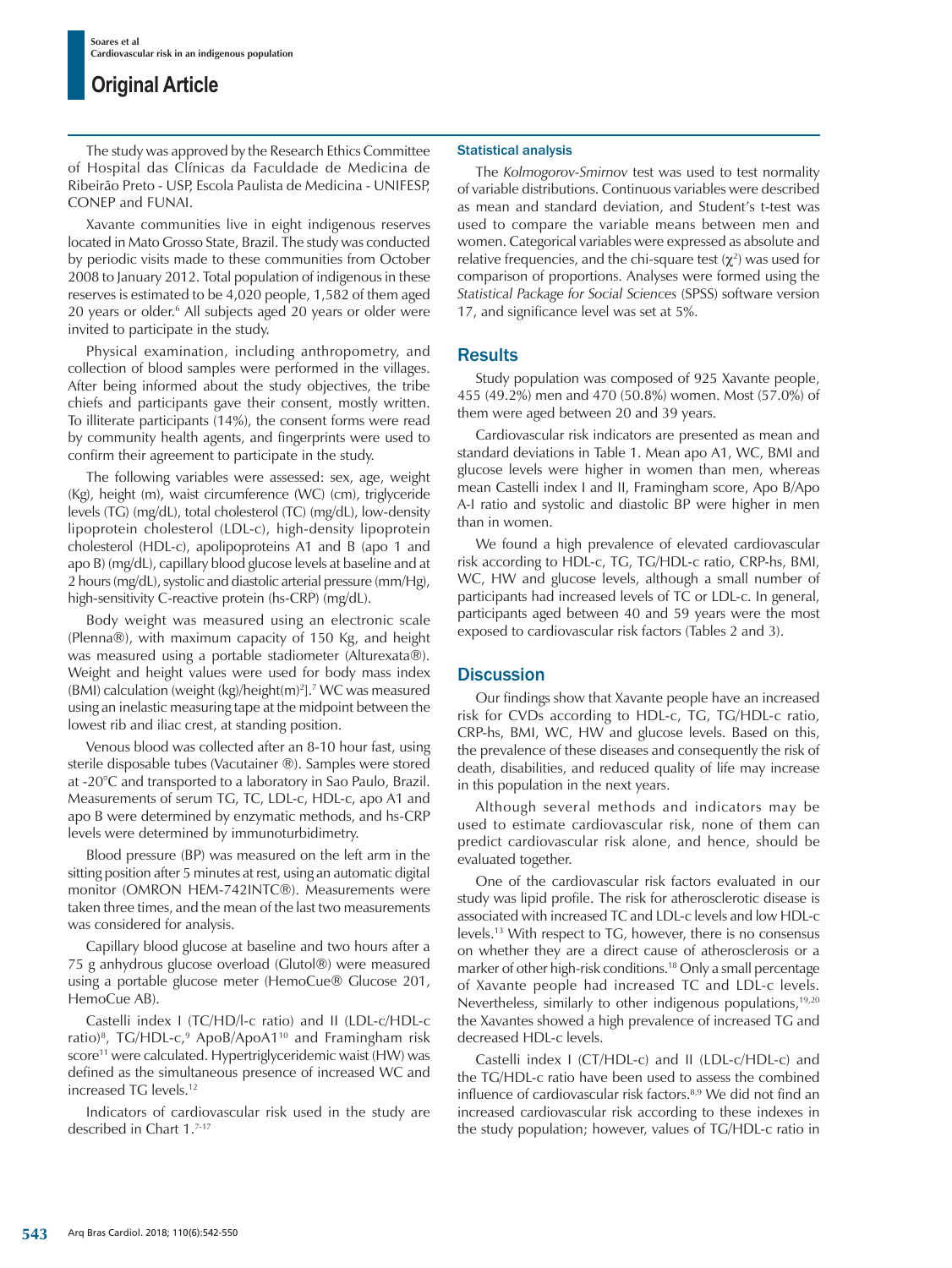#### **Chart 1 – Cardiovascular risk indicators**

| <b>Indicators</b>                          | <b>RISK</b>                                                                           |  |  |  |  |
|--------------------------------------------|---------------------------------------------------------------------------------------|--|--|--|--|
| Total cholesterol (mg/dl) <sup>13</sup>    | $\geq 200$ mg/dl                                                                      |  |  |  |  |
| HDL-cholesterol (mg/dl) <sup>13</sup>      | < 50 mg/dl in women and < 40 mg/dl in men                                             |  |  |  |  |
| LDL-cholesterol (mg/dl) <sup>13</sup>      | $\geq$ 130 mg/dl                                                                      |  |  |  |  |
| Triglycerides (mg/dl) <sup>13</sup>        | $\geq$ 150 mg/dl                                                                      |  |  |  |  |
| Castelli index l <sup>8</sup>              | $> 4.4$ for women and $> 5.1$ for men                                                 |  |  |  |  |
| Castelli index II <sup>8</sup>             | > 2.9 for women and > 3,3 for men                                                     |  |  |  |  |
| TG/HDL-C ratio <sup>9</sup>                | $\geq 3.8$                                                                            |  |  |  |  |
| ApoB/ApoA1 ratio <sup>10</sup>             | $> 0.8$ for women and $> 0.9$ for men                                                 |  |  |  |  |
|                                            | Low risk – probability < $10\%$                                                       |  |  |  |  |
| Framingham risk score <sup>11</sup>        | Intermediate risk – probability between 10% and 20%                                   |  |  |  |  |
|                                            | High risk - probability > 20%                                                         |  |  |  |  |
|                                            | Low risk $- < 1.0$ mg/L                                                               |  |  |  |  |
| Hs-CRP (mg/L) <sup>14</sup>                | Intermediate risk $-1.0 - 3.0$ mg/L                                                   |  |  |  |  |
|                                            | High risk - >3.0 mg/L                                                                 |  |  |  |  |
|                                            | $\geq$ 25.0 kg/m <sup>2</sup> for adults                                              |  |  |  |  |
| BMI (kg/m <sup>2</sup> ) <sup>7,15</sup>   | $\geq$ 27.0 kg/m <sup>2</sup> for elderly subjects                                    |  |  |  |  |
| Waist circumference (cm)7                  | $\geq$ 94 cm in men and $\geq$ 80 cm in women                                         |  |  |  |  |
| Hypertriglyceridemic waist <sup>7,13</sup> | Increased WC ( $\geq$ 94 cm in men and $\geq$ 80 cm in women) and TG $\geq$ 150 mg/dl |  |  |  |  |
|                                            | Casual glucose level ≥ 200 mg/dL and/or                                               |  |  |  |  |
| Glycemia (mg/dL) <sup>16</sup>             | Glucose after 2 hours $\geq$ 140 mg/dL and/or                                         |  |  |  |  |
|                                            | using oral antidiabetic drugs or insulin                                              |  |  |  |  |
|                                            | Systolic arterial pressure ≥ 140mmHg and/or                                           |  |  |  |  |
| Blood pressure (mm/Hg) <sup>17</sup>       | Diastolic arterial pressure ≥ 90mmHg and/or                                           |  |  |  |  |
|                                            | Use of anti-hypertensive agents                                                       |  |  |  |  |

*WC: waist circumference; TG: triglycerides; hs-CRP: high sensitivity C-reactive protein; BMI: body mass index*

49.1% of women and 60.0% of men were indicative of high cardiovascular risk, corroborating the increased levels of TG and decreased levels of HDL-c observed in the population.

Plasma apolipoproteins A1 and B and the apo B/apo A1 ratio have been described as the best predictors of cardiovascular risk as compared with lipid and lipoprotein levels or the Castelli index I and II.21,22 Apolipoproteins are structural and functional components of lipoproteins. Apo A1 constitutes non-atherogenic lipid fractions (HDL-c), whereas apo B constitutes atherogenic ones (chylomicrons, LDL, IDL and VLDL). Thus, apo B/apo A1 ratio represents the balance between atherogenic and antiatherogenic lipoproteins.<sup>21,22</sup> Increased apo B and apoB/A1 and reduced apo A1 levels have been consistently associated with risk for CVDs.<sup>22</sup> In our study group, 12.2% of women and 9.3% of men had an apo B/apo A1 ratio indicative of cardiovascular risk. We have not found any studies evaluating these indicators in other indigenous populations.

CRP, an acute-phase protein released into blood in response to inflammatory cytokines and a biomarker of systemic inflammation, was also evaluated in the current study. Increased CRP levels have been associated with coronary disease and stroke, even in patients with normal lipid profile.14 Approximately half of Xavante people had CRP-hs levels indicative of high cardiovascular risk. However, caution is needed in interpreting these data, as other inflammatory diseases can also increase CRP levels. Infectious and parasite diseases are common in indigenous populations, including the Xavante people, which may have influenced the results.

Framingham score is one of the algorithms used in detecting the risk for CVDs.11 In our study, 15.2% of men and 5.7% of women have increased risk of developing CVDs in the next 10 years according to this score. Although this score has been developed for subjects aged 30 years or older, in the current study, patients aged between 20 and 29 years were also included, corresponding to 28.0% of the study population. In the "age" component of Framingham score calculation, these subjects received the rating assigned for individuals aged between 30 and 34 years (zero). No participant aged between 20 and 39 years showed increased cardiovascular risk. Despite its high predictive value, Framingham score does not consider weight excess or sedentary lifestyle, both considered important cardiovascular risks.23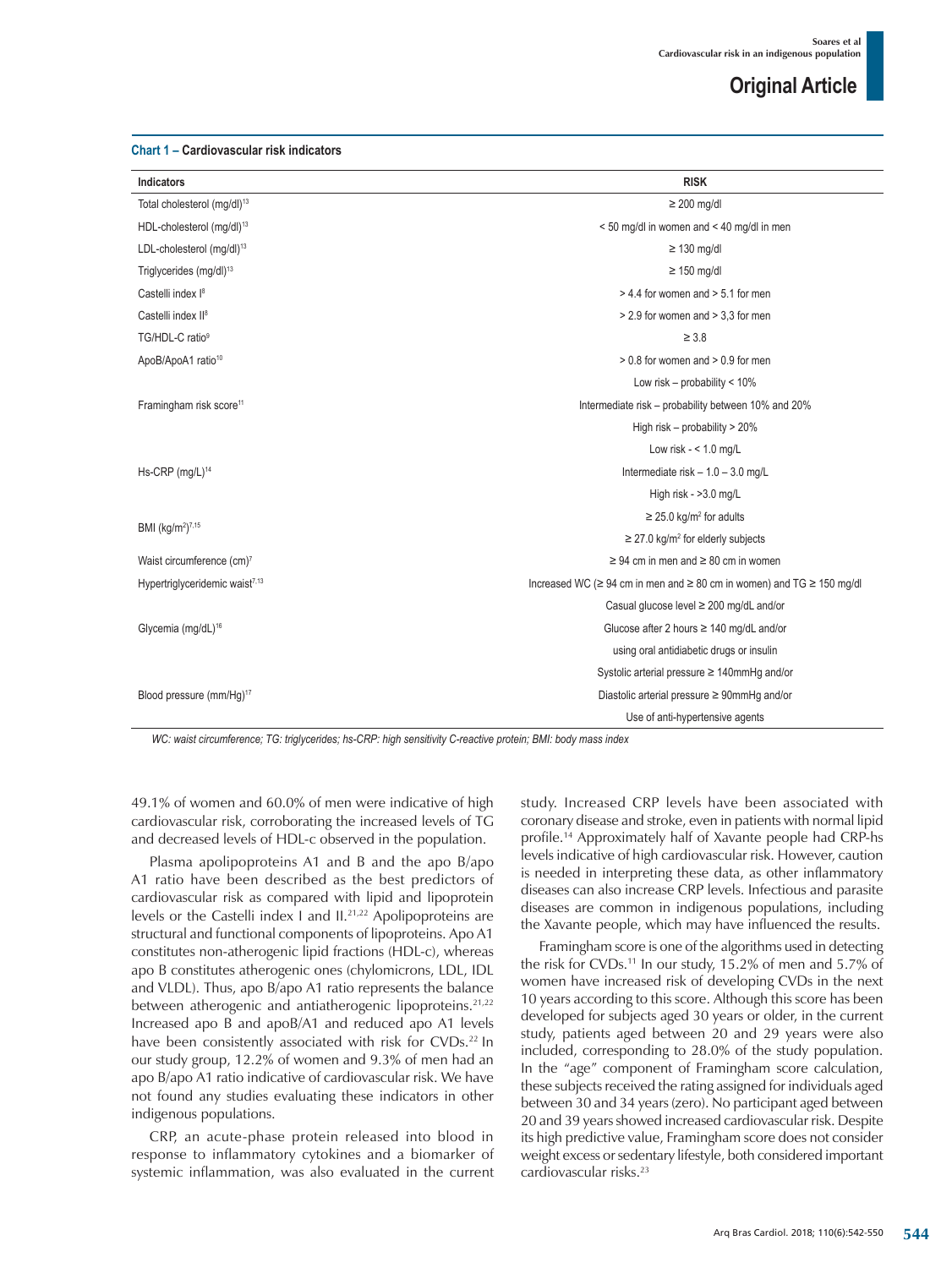**Table 1 – Cardiovascular risk indicators (mean and standard deviation) by sex in Xavante adults in Sao Marcos and Sangradouro reserves, Brazil, 2008-2012**

| <b>Variables</b>                     |                                      | p-value*          |                   |         |
|--------------------------------------|--------------------------------------|-------------------|-------------------|---------|
|                                      | <b>Total</b>                         | Women             | Men               |         |
| Age (years)                          | $42.8 \pm 19.2$                      | $42.5 \pm 19.4$   | $43.2 \pm 19.0$   | 0.586   |
| Total cholesterol (mg/dl)            | $146.4 \pm 43.1$<br>$146.8 \pm 43.2$ |                   | $146.0 \pm 43.0$  | 0.757   |
| HDL-cholesterol (mg/dl)              | $40.6 \pm 8.2$<br>$38.9 \pm 8.0$     |                   | $37.1 \pm 7.5$    | < 0.001 |
| LDL-cholesterol (mg/dl)              | $70.4 \pm 24.6$                      | $70.0 \pm 23.3$   | $70.8 \pm 26.0$   | 0.621   |
| Triglycerides (mg/dl)                | $199.1 \pm 171.2$                    | $196.4 \pm 180.0$ | $202.1 \pm 161.7$ | 0.615   |
| Castelli index I (CT/HDL-c)          | $3.9 \pm 1.3$                        | $3.7 \pm 1.3$     | $4.0 \pm 1.3$     | < 0.001 |
| Castelli index II (LDL-c/HDL-c)      | $1.8 \pm 0.6$<br>$1.8 \pm 0.7$       |                   | $2.0 \pm 0.8$     | < 0.001 |
| TG/HDL-C ratio                       | $5.4 \pm 5.1$<br>$5.2 \pm 5.3$       |                   | $5.7 \pm 4.8$     | 0.107   |
| Framingham risk score                | $5.7 \pm 6.5$<br>$5.1 \pm 6.8$       |                   | $6.3 \pm 6.1$     | 0.006   |
| Apo B (mg/dl)                        | $72.9 \pm 18.9$<br>$73.2 \pm 17.8$   |                   | $72.5 \pm 17.9$   | 0.577   |
| Apo A1 (mg/dl)                       | $106.8 \pm 4.7$<br>$110.1 \pm 14.4$  |                   | $103.4 \pm 14.1$  | < 0.001 |
| ApoB/ApoA1 ratio                     | $0.69 \pm 0.18$                      | $0.67 \pm 0.16$   | $0.71 \pm 0.18$   | 0.001   |
| High-sensitivity C-reactive protein  | $6.1 \pm 11.6$                       | $6.3 \pm 12.7$    | $5.8 \pm 10.3$    | 0.543   |
| Waist circumference (cm)             | $98.6 \pm 11.1$<br>$97.3 \pm 10.9$   |                   | $95.9 \pm 10.4$   | < 0.001 |
| Body mass index (kg/m <sup>2</sup> ) | $30.3 \pm 5.1$                       | $30.7 \pm 5.6$    | $29.9 \pm 4.6$    | 0.011   |
| Baseline glucose level (mg/dL)       | $152.5 \pm 104.9$                    | $163.7 \pm 112.4$ | $140.8 \pm 95.3$  | 0.001   |
| Glucose level at 2 hours (mg/dL)     | $158.6 \pm 49.0$<br>$148.9 \pm 51.8$ |                   | $140.2 \pm 52.8$  | < 0.001 |
| Diastolic blood pressure (mm/Hg)     | $72.7 \pm 10.8$                      | $71.5 \pm 10.6$   | $74.0 \pm 10.9$   | < 0.001 |
| Systolic blood pressure (mm/Hq)      | $122.3 \pm 17.4$                     | $119.7 \pm 18.4$  | $125.1 \pm 15.8$  | < 0.001 |

*\* Student's t-test; LDL: low-density lipoprotein; HDL: high-density lipoprotein.*

Studies have reported a considerable increase in the prevalence of overweight and obesity in indigenous populations.4,5,24 Studies conducted in specific populations have shown a high proportion of overweight and obese adults, greater than 50% in some age groups.25-27

Obesity is an important risk factor for CVDs. It is independently associated with risk for coronary disease, atrial fibrillation and heart failure. On the other hand, obesity, particularly abdominal or visceral obesity, is associated with other factors known to increase cardiovascular risk, such as systemic arterial hypertension (SAH), diabetes mellitus, hypertriglyceridemia and low HDL-c.<sup>23</sup>

More recently, HW has also been used as an indicator of cardiometabolic risk. HW is defined as the simultaneous presence of increased WC and increased TG levels, and may be used in the screening of patients likely to have the atherogenic metabolic triad – fasting hyperinsulinemia; hyperapolipoprotein B; and high proportion of small, dense LDL-c. For this reason, HW has been used as a practical, viable, low-cost tool in the identification of patients with high cardiovascular risk.12,28 The prevalence of HW found in our study group (50.6% in women and 38.0% in men) was higher than that reported in other Brazilian studies.<sup>29,30</sup>

Diabetic subjects have from twice to three times the risk to suffer a cardiovascular event.<sup>31</sup> Besides, cardiovascular and cerebrovascular diseases are important causes of death in diabetes mellitus patients, accounting for up to 80% of deaths.32,33

Altered glucose levels is a health problem of large magnitude in Xavante people. In the present study, 70.2% of women and 46.8% of men had diabetes and decreased glucose tolerance, indicating that they constitute a vulnerable group. This was a much higher prevalence as compared with that in the Brazilian population.<sup>34</sup>

SAH is also an important risk factor for CVDs.<sup>17</sup> The prevalence of SAH in Xavante people – 14.7% in women and 18.0% in men – was lower than mean values reported in Brazilian adult populations, ranging from 20.0%35 to 24.1%.36

As compared with the Xavantes of Pimentel Barbosa reserve, there was a tendency of increase in the prevalence of SAH. In 1962, no cases of HAS was observed in this population.<sup>37</sup> In 2009, however, the prevalence reached 8.1% among men and 5.8% among women.38 This may result from social, cultural, economic and environmental changes in Xavante people, that culminated in reduction of physical activity and changes in eating habits with increased consumption of packaged foods high in sugar, fat and sodium.<sup>4,27</sup>

This study has some limitations. Despite the large sample size, it corresponded to only 60% of the total estimated subjects aged 20 years or older in these communities, suggesting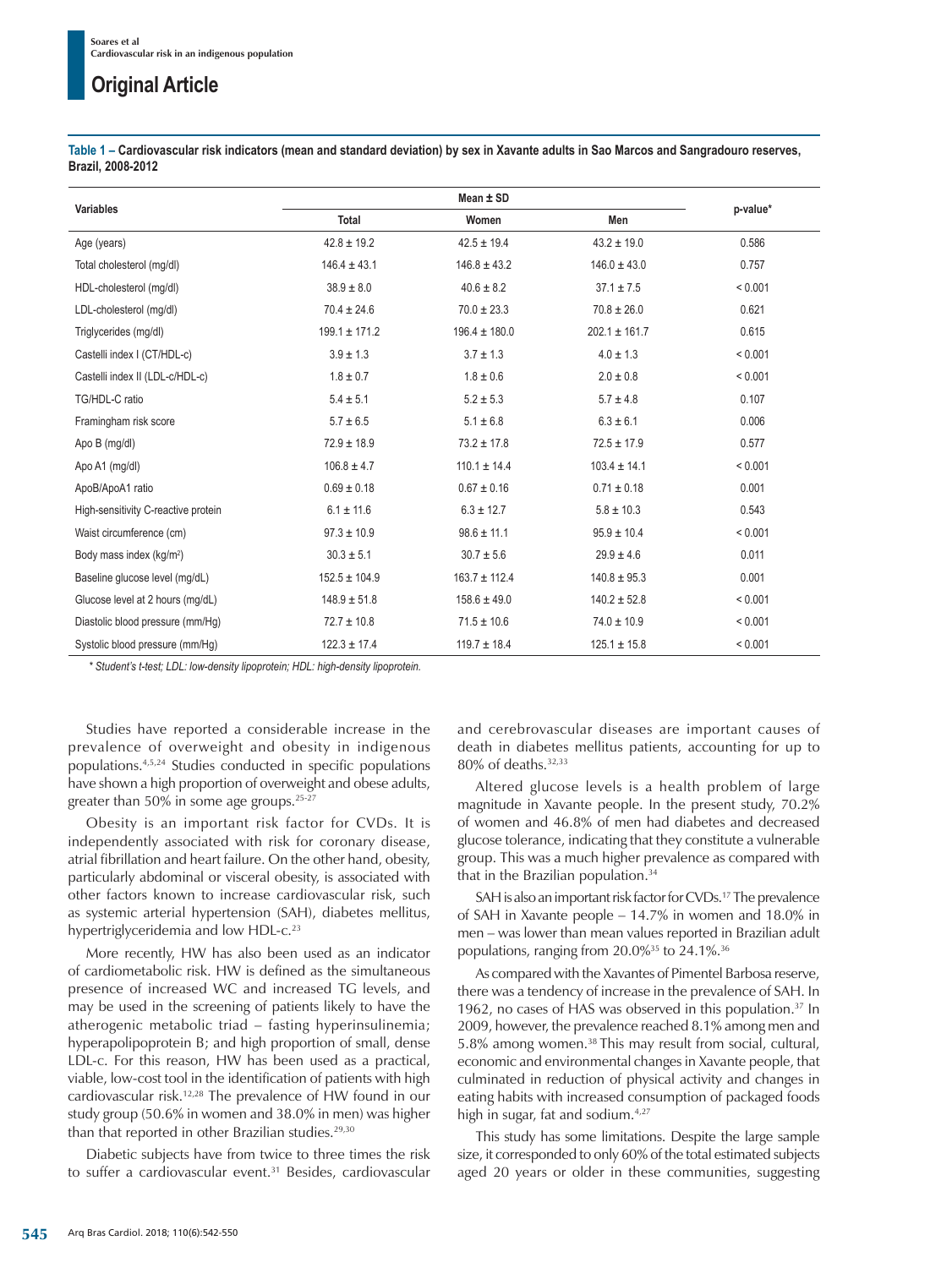| Table 2 – Frequency of cardiovascular risk factors by age range in Xavante women in São Marcos and Sangradouro reserves, Brazil, 2008-2012 |  |  |  |  |  |  |  |  |  |
|--------------------------------------------------------------------------------------------------------------------------------------------|--|--|--|--|--|--|--|--|--|
|--------------------------------------------------------------------------------------------------------------------------------------------|--|--|--|--|--|--|--|--|--|

| Cardiovascular risk indicators | $20 - 39$ years | $40 - 59$ years | $\geq 60$ years | Total      | p-value* |
|--------------------------------|-----------------|-----------------|-----------------|------------|----------|
| Total cholesterol (mg/dl)      |                 |                 |                 |            | 0.039    |
| Normal                         | 254 (95.5)      | 94 (94.9)       | 93 (88.6)       | 441 (93.8) |          |
| <b>Risk</b>                    | 12(4.5)         | 5(5.1)          | 12(11.4)        | 29(6.2)    |          |
| HDL-cholesterol (mg/dl)        |                 |                 |                 |            | 0.015    |
| Normal                         | 38(14.3)        | 6(6.1)          | 21(20.0)        | 65 (13.8)  |          |
| <b>Risk</b>                    | 228 (85.7)      | 93 (93.9)       | 84 (80.0)       | 405 (86.2) |          |
| LDL-cholesterol (mg/dl)        |                 |                 |                 |            | 0.620    |
| Normal                         | 254 (99.2)      | 86 (98.9)       | 98 (98.0)       | 438 (98.9) |          |
| <b>Risk</b>                    | 2(0.8)          | 1(1.1)          | 2(2.0)          | 5(1.1)     |          |
| Triglycerides (mg/dl)          |                 |                 |                 |            | < 0.001  |
| Normal                         | 161 (60.5)      | 31(31.3)        | 36(34.3)        | 228 (48.5) |          |
| <b>Risk</b>                    | 105 (38.5)      | 68 (68.7)       | 69 (65.7)       | 242 (51.5) |          |
| Castelli index I               |                 |                 |                 |            | 0.054    |
| Normal                         | 230 (86.5)      | 81 (81.8)       | 80 (76.2)       | 391 (83.2) |          |
| <b>Risk</b>                    | 36 (13.5)       | 18 (18.2)       | 25(23.8)        | 79 (16.8)  |          |
| Castelli index II              |                 |                 |                 |            | 0.571    |
| Normal                         | 247 (96.5)      | 82 (94.3)       | 97 (97.0)       | 426 (96.2) |          |
| <b>Risk</b>                    | 9(3.5)          | 5(5.7)          | 3(3.0)          | 17(3.8)    |          |
| TG/HDL-C ratio                 |                 |                 |                 |            | < 0.001  |
| Normal                         | 160 (60.2)      | 35(35.4)        | 44 (41.9)       | 239 (50.9) |          |
| <b>Risk</b>                    | 106 (39.8)      | 64 (64.6)       | 61(58.1)        | 231 (49.1) |          |
| ApoB/ApoA1 ratio               |                 |                 |                 |            | 0.018    |
| Normal                         | 242 (91.3)      | 85 (85.7)       | 85 (81.0)       | 411 (87.8) |          |
| <b>Risk</b>                    | 23(8.7)         | 14 (14.3)       | 20 (19.0)       | 57 (12.2)  |          |
| Framingham                     |                 |                 |                 |            | < 0.001  |
| Low risk                       | 266 (100.0)     | 85 (85.9)       | 29 (27.6)       | 380 (80.9) |          |
| Intermediate risk              | 0(0.0)          | 12(12.1)        | 51 (48.6)       | 63 (13.4)  |          |
| High risk                      | 0(0.0)          | 2(2.0)          | 25(23.8)        | 27(5.7)    |          |
| CRP (mg/L)                     |                 |                 |                 |            | 0.650    |
| Low risk                       | 40 (15.0)       | 11(11.1)        | 17(16.2)        | 68 (14.5)  |          |
| Intermediate risk              | 102 (38.3)      | 34(34.3)        | 40(38.1)        | 176 (37.4) |          |
| High risk                      | 124 (46.6)      | 54 (54.5)       | 48 (45.7)       | 226 (48.1) |          |
| BMI (kg/m <sup>2</sup> )       |                 |                 |                 |            | < 0.001  |
| Normal                         | 25 (9.4)        | 7(7.1)          | 54 (51.4)       | 86 (18.3)  |          |
| <b>Risk</b>                    | 241 (90.6)      | 92 (92.9)       | 51 (48.6)       | 384 (81.7) |          |
| Waist circumference (cm)       |                 |                 |                 |            | 0.071    |
| Normal                         | 12(4.5)         | 0(0.0)          | 6(5.7)          | 18(3.8)    |          |
| Risk                           | 254 (95.5)      | 99 (100.0)      | 99 (94.3)       | 452 (96.2) |          |
| Hypertriglyceridemic waist     |                 |                 |                 |            | < 0.001  |
| Normal                         | 162 (60.9)      | 31(31.3)        | 39 (37.1)       | 232 (49.4) |          |
| <b>Risk</b>                    | 104 (39.1)      | 68 (68.7)       | 66 (62.9)       | 238 (50.6) |          |
| Glycemia (mg/dL)               |                 |                 |                 |            | < 0.001  |
| Low risk                       | 104(39.1)       | 15 (15.2)       | 21 (20.0)       | 140 (29.8) |          |
| High risk                      | 162 (61.9)      | 84 (84.8)       | 84 (80.0)       | 330 (70.2) |          |
| Blood pressure (mm/Hg)         |                 |                 |                 |            | < 0.001  |
| Low risk                       | 254 (95.5)      | 76 (76.8)       | 71 (67.6)       | 401 (85.3) |          |
| High risk                      | 12 (4.5)        | 23 (23.2)       | 34 (32.4)       | 69 (14.7)  |          |

*\* Chi square test (χ<sup>2</sup> ); TG: triglycerides; BMI: body mass index LDL: low-density lipoprotein; HDL: high-density lipoprotein.*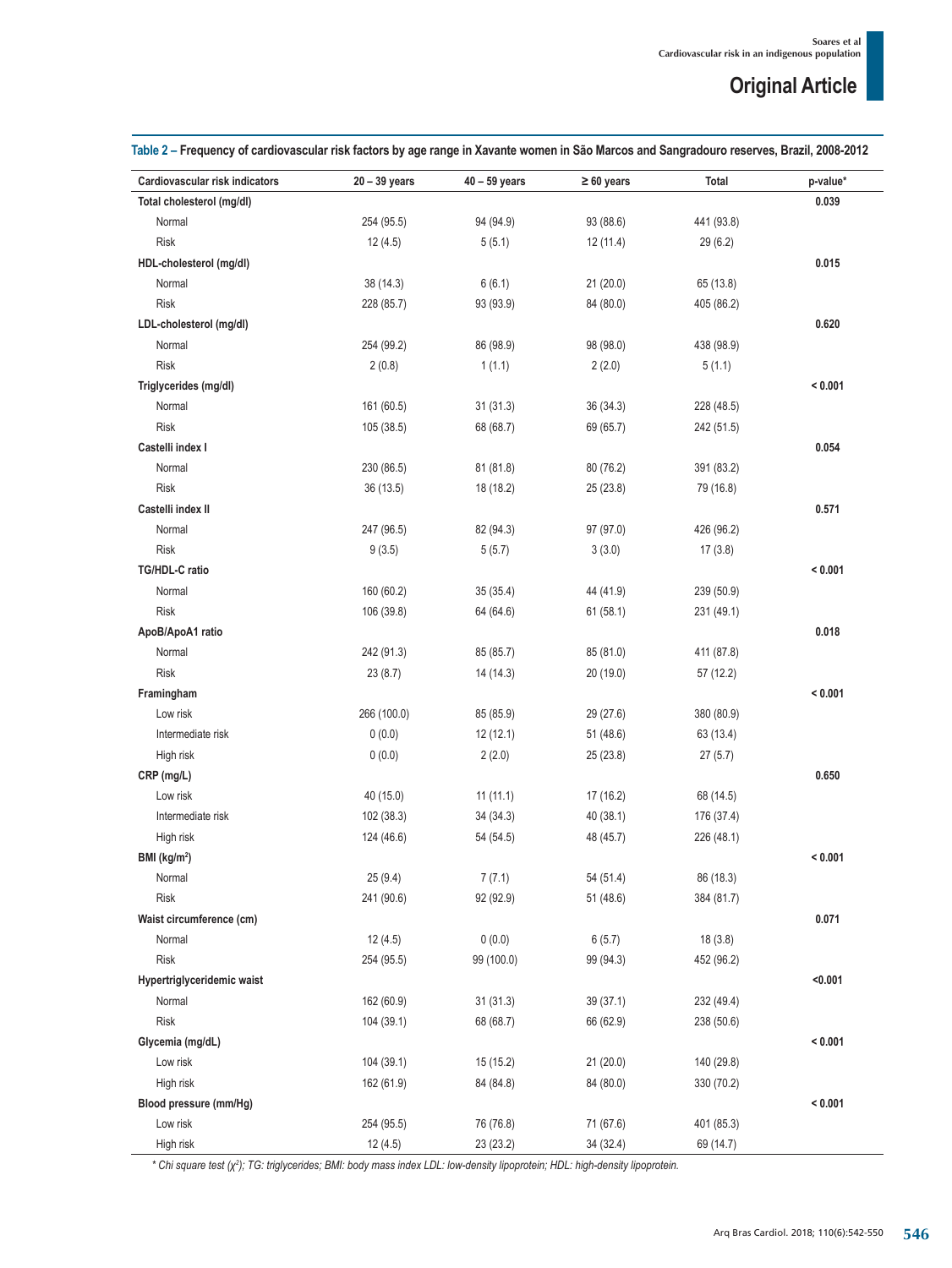**Table 3 – Frequency of cardiovascular risk factors by age range in Xavante men in São Marcos and Sangradouro reserves, Brazil, 2008-2012**

| Cardiovascular risk indicators | $20 - 39$ years | 40 - 59 years | $\geq 60$ years | Total      | p-value* |
|--------------------------------|-----------------|---------------|-----------------|------------|----------|
| Total cholesterol (mg/dl)      |                 |               |                 |            | 0.871    |
| Normal                         | 238 (91.2)      | 100 (90.9)    | 78 (92.9)       | 416 (91.4) |          |
| <b>Risk</b>                    | 23(8.8)         | 10(9.1)       | 6(7.1)          | 39(8.6)    |          |
| HDL-cholesterol (mg/dl)        |                 |               |                 |            | 0.035    |
| Normal                         | 78 (29.9)       | 38 (34.5)     | 38 (45.2)       | 154 (33.8) |          |
| <b>Risk</b>                    | 183 (70.1)      | 72 (65.5)     | 46 (54.8)       | 301 (66.2) |          |
| LDL-cholesterol (mg/dl)        |                 |               |                 |            | 0.448    |
| Normal                         | 242 (98.8)      | 93 (96.9)     | 77 (98.7)       | 412 (98.3) |          |
| <b>Risk</b>                    | 3(1.2)          | 3(3.1)        | 1(1.3)          | 7(1.7)     |          |
| Triglycerides (mg/dl)          |                 |               |                 |            | 0.003    |
| Normal                         | 120 (46.0)      | 41 (37.3)     | 52 (61.9)       | 213 (46.8) |          |
| <b>Risk</b>                    | 141 (54.0)      | 69 (62.7)     | 32(38.1)        | 242 (53.2) |          |
| Castelli index I               |                 |               |                 |            | 0.128    |
| Normal                         | 225 (86.2)      | 94 (85.5)     | 79 (94.)        | 398 (87.5) |          |
| <b>Risk</b>                    | 36 (13.8)       | 16 (14.5)     | 5(6.0)          | 57(12.5)   |          |
| Castelli index II              |                 |               |                 |            | 0.033    |
| Normal                         | 227 (92.7)      | 94 (97.9)     | 77 (98.7)       | 398 (95.0) |          |
| <b>Risk</b>                    | 18(7.3)         | 2(2.1)        | 1(1.3)          | 21(5.0)    |          |
| TG/HDL-C ratio                 |                 |               |                 |            | < 0.001  |
| Normal                         | 98 (37.5)       | 35 (31.8)     | 49 (58.3)       | 182 (40.0) |          |
| <b>Risk</b>                    | 163 (62.5)      | 75 (68.2)     | 35 (41.7)       | 274 (60.0) |          |
| ApoB/ApoA1 ratio               |                 |               |                 |            | 0.128    |
| Normal                         | 229 (88.4)      | 102 (92.7)    | 79 (95.2)       | 410 (90.7) |          |
| <b>Risk</b>                    | 30(11.6)        | 8(7.3)        | 4(4.8)          | 42(9.3)    |          |
| Framingham                     |                 |               |                 |            | < 0.001  |
| Low risk                       | 261 (100.0)     | 79 (71.8)     | 1(1.2)          | 34 (74.9)  |          |
| Intermediate risk              | 0(0.0)          | 24 (21.8)     | 21 (25.0)       | 45 (9.9)   |          |
| High risk                      | 0(0.0)          | 7(6.4)        | 62 (73.8)       | 69 (15.2)  |          |
| Hs-CRP (mg/L)                  |                 |               |                 |            | 0.867    |
| Low risk                       | 47 (18.0)       | 19 (17.3)     | 17(20.5)        | 83 (18.3)  |          |
| Intermediate risk              | 102 (39.1)      | 42 (38.2)     | 27 (32.5)       | 171 (37.7) |          |
| High risk                      | 112 (42.9)      | 49 (44.5)     | 39 (47.0)       | 200 (44.1) |          |
| BMI (kg/m <sup>2</sup> )       |                 |               |                 |            | < 0.001  |
| Normal                         | 33 (12.6)       | 10(9.1)       | 42 (50.0)       | 85 (18.7)  |          |
| <b>Risk</b>                    | 228 (87.4)      | 100 (90.9)    | 42 (50.0)       | 370 (81.3) |          |
| Waist circumference (cm)       |                 |               |                 |            | < 0.001  |
| Normal                         | 118 (45.2)      | 27 (24.5)     | 41 (48.8)       | 186 (40.9) |          |
| <b>Risk</b>                    | 143 (54.8)      | 83 (75.5)     | 43 (51.2)       | 269 (59.1) |          |
| Hypertriglyceridemic waist     |                 |               |                 |            | 0.001    |
| Normal                         | 164 (62.8)      | 54 (49.1)     | 64 (76.2)       | 282 (62.0) |          |
| <b>Risk</b>                    | 97 (37.2)       | 56 (50.9)     | 20 (23.8)       | 173 (38.0) |          |
| Glycemia (mg/dL)               |                 |               |                 |            | < 0.001  |
| Low risk                       | 160 (61.3)      | 46 (41.8)     | 36 (42.9)       | 242 (53.2) |          |
| High risk                      | 101 (38.7)      | 64 (58.2)     | 48 (57.1)       | 213 (46.8) |          |
| Blood pressure (mm/Hg)         |                 |               |                 |            | < 0.001  |
| Low risk                       | 236 (90.4)      | 86 (78.2)     | 51 (60.7)       | 373 (82.0) |          |
| High risk                      | 25(9.6)         | 24 (21.8)     | 33 (39.3)       | 82 (18.0)  |          |

*\* Chi square test (χ<sup>2</sup> ); TG: triglycerides; hs-CRP: high sensitivity C-reactive protein; BMI: body mass index; LDL: low-density lipoprotein; HDL: high-density lipoprotein.*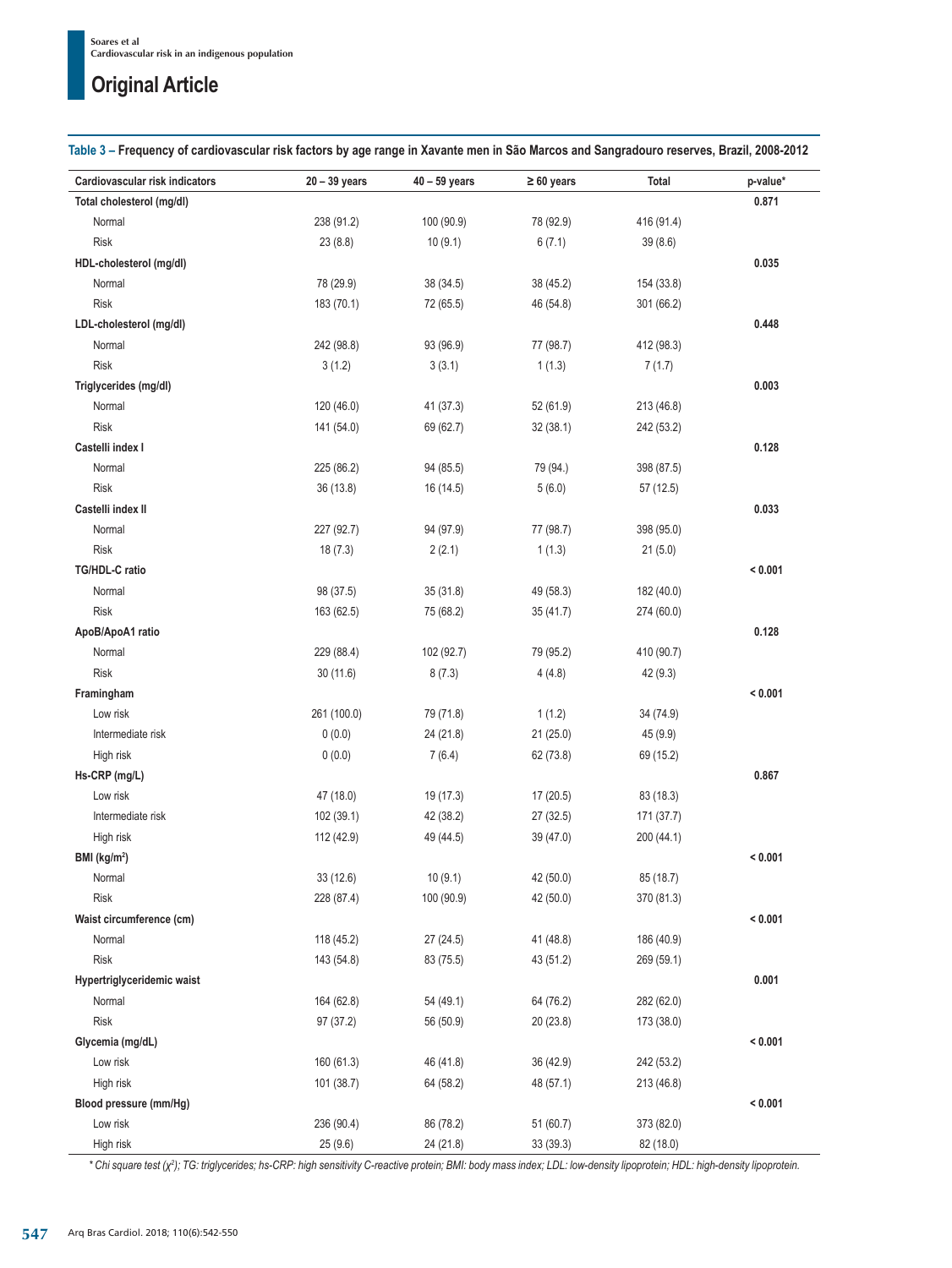a selection bias, since healthier individuals tend to be less interested in participating in the study. In addition, some smaller, less accessible indigenous communities were not included in the study, affecting the participation rate. Limitations regarding communication between indigenous people and investigators, which may have been a source of bias, were partly prevented by participation of health professionals, members of the indigenous community in data collection. Also, due to cultural differences, we cannot assure that all volunteers were in fasting conditions on blood collection day despite instructions to do so; in addition to a more irregular eating pattern, they may have not understood the importance of such condition for laboratory tests. Thus, caution is need in interpreting TG levels and TG/HDL ratio and HW values. Another limitation was the fact that we did not evaluate smoking habit, which is a key cardiovascular risk factor, not only isolated but also as a Framingham score component. All subjects were rated as non-smokers in the score calculation, and hence the possibility that cardiovascular risk by this indicator was underestimated cannot be ruled out.

These results are significant for this population and, to our knowledge, this is the first study to evaluate cardiovascular risk using all these indicators.

### **Conclusions**

Xavante people have high cardiovascular risk according to indicators such as HDL-c, TG/HDL-c ratio, BMI, WC, HW and glucose levels.

Considering that CVD patients are initially asymptomatic, and that CVDs are important causes of morbidity and mortality, the present analysis of cardiovascular risk factors may be used as a basis for the planning of preventive measures and early treatment to minimize the impact of these diseases on this population.

### **References**

- 1. Simão AF, Precoma DB, Andrade JP, Correa Fº H, Saraiva JF, Oliveira GM, et al; Sociedade Brasileira de Cardiologia. [I Brazilian Guidelines for cardiovascular prevention]. Arq Bras Cardiol. 2013;101(6 Suppl 2):1-63.
- 2. Brasil. Ministério da Saúde. Secretaria de Vigilância em Saúde. Departamento de Análise de Situação de Saúde. Plano de ações estratégicas para o enfrentamento das doenças crônicas não transmissíveis (DCNT) no Brasil 2011-2022. Brasília; 2011.
- 3. Grundy SM, Balady GJ, Criqui MH, Fletcher G, Greenland P, Hiratzka LF, et al. Primary prevention of coronary heart disease: guidance from Framingham: a statement for healthcare professionals from the AHA task force on risk reduction. Circulation. 1998;97(18):1876-87.
- 4. Coimbra Jr CE, Flowers NM, Salzano FM, Santos RV. The Xavante in Transition: Health, Ecology and Bioanthropology in Central Brazil. Ann Arbor: University of Michigan Press; 2002.
- 5. Santos RV, Cardoso AM, Garnelo L, Coimbra Jr CE, Chaves MB. Saúde dos povos indígenas e políticas públicas no Brasil. In: Escorel S, Lobato LV, Noronha JC, Carvalho AI. (Org.). Políticas e Sistema de Saúde no Brasil. Rio de Janeiro: Editora Fiocruz; 2008. p. 1035-56.
- 6. Brasil, Instituto Brasileiro de Geografia e Estatística. (IBGE). Censo Demográfico 2010 – Características gerais dos indígenas. Rio de Janeiro; 2010. p.1- 245.

### Author contributions

Conception and design of the research: Soares LP, Moises RS, Vieira-Filho JPB, Franco LJ; Acquisition of data, Analysis and interpretation of the data, Statistical analysis and Critical revision of the manuscript for intellectual content: Soares LP, Dal Fabbro AL, Silva AS, Sartorelli DS, Franco LF, Kuhn PC, Moises RS, Vieira-Filho JPB, Franco LJ; Obtaining financing: Franco LJ; Writing of the manuscript: Soares LP, Franco LJ.

### **Potential Conflict of Interest**

No potential conflict of interest relevant to this article was reported.

### **Sources of Funding**

This study was funded by Conselho Nacional de Desenvolvimento Científico e Tecnológico – CNPq (Proc. 476347/2007-6) and Fundação de Amparo à Pesquisa do Estado de São Paulo – FAPESP (Proc. 2010/05634-0).

### **Study Association**

This article is part of the thesis of Doctoral submitted by Luana Padua Soares, from Faculdade de Medicina de Ribeirão Preto, Universidade de São Paulo.

### **Ethics approval and consent to participate**

This study was approved by the Comissão Nacional de Ética em Pesquisa (CONEP) under the protocol number 598/2008 (CONEP 14914 / Process no 25000.103891/2008-41). All the procedures in this study were in accordance with the 1975 Helsinki Declaration, updated in 2013. Informed consent was obtained from all participants included in the study.

- World Health Organization. (WHO). Obesity: preventing and managing the global epidemic. Report of a World Health Organization Consultation. Geneva; 2000. p. 252. (WHO Obesity Technical Report Series, n. 284).
- 8. Castelli WP, Abbott RD, McNamara PM. Summary estimates of cholesterol used to predict coronary heart disease. Circulation. 1983;67(4):730-4.
- 9. Hanak V, Munoz J, Teague J, Stanley A Jr, Bittner V. Accuracy of the triglyceride to high-density lipoprotein cholesterol ratio for prediction of the low-density lipoprotein phenotype B. Am J Cardiol. 2004;94(2):219-22.
- 10. Walldius G, Jungner I. Apolipoprotein B and apolipoprotein A-I: risk indicators of coronary heart disease and targets for lipid-modifying therapy. J Intern Med. 2004;255(2):188-205.
- 11. D'Agostino RB Sr, Vasan RS, Pencina MJ, Wolf PA, Cobain M, Massaro JM, et al. General cardiovascular risk profile for use in primary care: the Framingham Heart Study. Circulation. 2008;117(6):743-53.
- 12. Lemieux I, Pascot A, Coullard C, Lamarche B, Tchernof A, Almeras N, et al. Hypertrigliceridemic waist: a marker of the atherogenic metabolic triad (Hyperinsulinemia; hyperapolipoprotein B; small, dense LDL) in men? Circulation. 2000;102(2):179-84.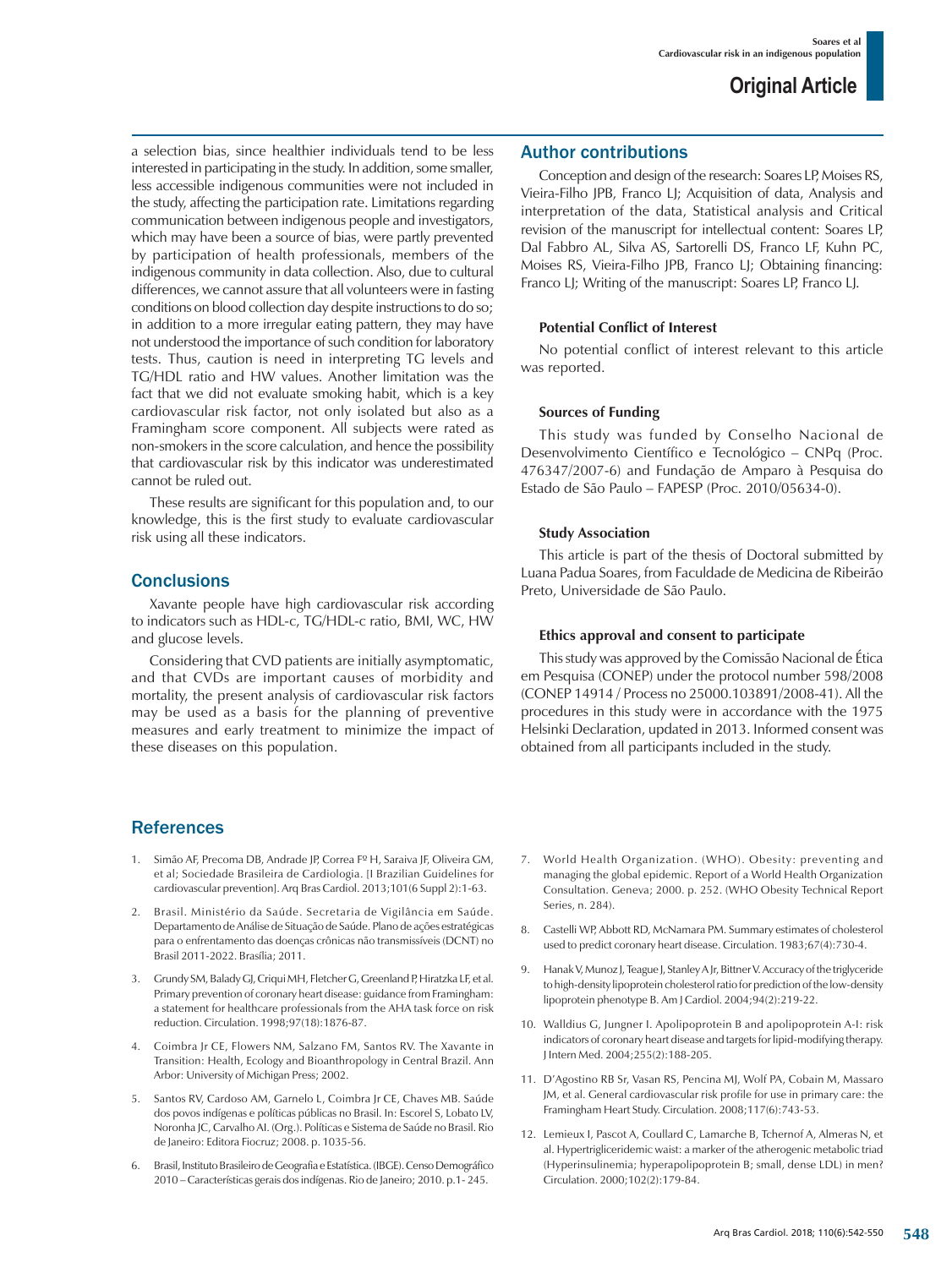- 13. Xavier HT, Izar MC, Faria Neto JR, Assad MH, Rocha VZ, Sposito AC, et al; Sociedade Brasileira de Cardiologia. [V Brazilian Guidelines on Dyslipidemias and Prevention of Atherosclerosis]. Arq Bras Cardiol. 2013;101(4 Suppl 1):1-20.
- 14. Pearson TA, Mensah GA, Alexander RW, Anderson JL, Cannon RO, Criqui M, et al. Markers of inflammation and cardiovascular disease: Application to clinical and public health practice: A statement for healthcare professionals from the Centers for Disease Control and Prevention and the American Heart Association. Circulation. 2003;107(3):499-511.
- 15. Lipschitz DA. Screening for nutritional status in the elderly. Prim Care. 1994;21(1):55-67.
- 16. World Health Organization. (WHO). Definition, diagnosis and classification of diabetes mellitus and its complications: report of a WHO consultation. part 1: diagnosis and classification of diabetes mellitus. Geneva; 1999.
- 17. Sociedade Brasileira de Cardiologia, Sociedade Brasileira de Hipertensão, Sociedade Brasileira de Nefrologia. VI Diretrizes Brasileiras de hipertensão. Arq Bras Cardiol. 2010;95(1 supl. 1):1-51.
- 18. Oberman A, Kreisberg RA. Hypertrigliceridemia and coronary heart disease. J Clin Endocrinol Metab. 2000;85(6):2089-112.
- 19. Rocha AK, Bós AJ, Huttner E, Machado DC. Prevalence of metabolic syndrome in indigenous people over 40 years of age in Rio Grande do Sul, Brazil. Rev Panam Salud Publica. 2011;29(1):41-5.
- 20. Santos KM, Tsutsui ML, Galvão PP, Mazzucchetti L, Rodrigues D, Gimeno SG. Degree of physical activity and metabolic syndrome: a cross-sectional study among the Khisêdjê group in the Xingu Indigenous Park, Brazil. Cad Saude Publica. 2012;*28*(12):2327-38.
- 21. Walldius G, Jungner I. The apoB/apoA-I ratio: a strong, new risk factor for cardiovascular disease and a target for lipid-lowering therapy - a review of the evidence. J Intern Med. 2006;259(5):493-519.
- 22. Lima LM, Carvalho MG, Sousa MO. Apo B/apo A-I ratio and cardiovascular risk prediction. Arq Bras Cardiol. 2007;88(6):e187-90.
- 23. Zalesin KC, Franklin BA, Miller WM, Peterson ED, McCullough PA. Impact of obesity on cardiovascular disease. Endocrinol Metab Clin North Am. 2008;37(3):663-84.
- 24. Brasil. Ministério da Saúde Fundação Nacional de Saúde (FUNASA). Inquérito nacional de saúde e nutrição dos povos indígenas. Relatório Final. Brasília; 2009.
- 25. Salvo VL, Rodrigues D, Baruzzi RG, Pagliaro H, Gimeno SG. Metabolic and anthropometric profile of Suyá. Xingu Indigenous Park, Central Brazil. Rev Bras Epidemiol. 2009;12(3):458-68.
- 26. Lourenço AE, Santos RV, Orellana JD, Coimbra CE Jr. Nutrition transition in Amazonia: obesity and socioeconomic change in the Suruí Indians from Brazil. Am J Hum Biol. 2008;20(5):564-71.
- 27. Welch JR, Ferreira AA, Santos RV, Gugelmin SA, Werneck G, Coimbra CE Jr. Nutrition transition, socioeconomic differentiation, and gender among adult Xavante Indians, Brazilian Amazon. Hum Ecol. 2009;37(1):13-26.
- 28. Arsenault BJ, Lemieux I, Despres JP, Wareham NJ, Kastelein JJ, Khaw KT, et al*.* The hypertriglyceridemic-waist phenotype and the risk of coronary artery disease: results from the EPIC-Norfolk prospective population study. CMAJ. 2010;182(13):1427-32.
- 29. Mendes MS, Melendez JG. Cintura hipertrigliceridêmica e sua associação com fatores de risco metabólicos [Dissertação]. Belo Horizonte: Universidade Federal de Minas Gerais; 2009.
- 30. Oliveira JL, Lopes LL, Pelúzio, MC, Hermsdorff HH. Hypertriglyceridemic waist phenotype and cardiometabolic risk in dyslipidemic subjects. Rev Bras Cardiol. 2014;27(6):395-402.
- 31. Kannel WB, McGee DL. Diabetes and cardiovascular risk factors: the Framingham Study. Circulation. 1979;59(1):8-13.
- 32. Stamler J, Vaccaro O, Neaton JD, Wentworth D, Diabetes, other risk factors, and 12-yr cardiovascular mortality for men screened in the Multiple Risk Factor Intervention Trial. Diabetes Care. 1993;16(2):434-44.
- 33. Malerbi D, Franco LJ. Multicenter study of the prevalence of diabetes mellitus and impaired glucose tolerance in the urban Brazilian population aged 30 to 69 yr. The Brazilian Cooperative Group on the Study of Diabetes Prevalence. Diabetes Care. 1992;15(11):1509-16.
- 34. Oliveira GF, Oliveira TR, Rodrigues FF, Corrêa LF, Ikejiri AT, Casulari LA. Prevalence of diabetes mellitus and impaired glucose tolerance in indigenous people from Aldeia Jaguapiru, Brazil. Rev Panam Salud Publica. 2011;29(5):315-21.
- 35. Passos VM, Assis TD, Barreto SM. Hypertension in Brazil: estimates from population-based prevalence studies. Epidemiol Serv Saúde. 2006;15(1):35-45.
- 36. Brasil. Ministério da Saúde. VIGITEL Brasil 2013: Vigilância de fatores de risco e proteção para doenças crônicas por inquérito telefônico. Brasília; 2014.
- 37. Neel JV, Salzano FM, Junqueira PC, Ketter F, Maybury-Lewis D. Studies on the Xavante Indians of the Brazilian Mato Grosso. Am J Hum Genet 1964 Mar;16:52-140.
- 38. Oliveira MVG. Níveis tensionais e prevalência de hipertensão entre os Xavante, Terra Indígena Pimentel Barbosa, Mato Grosso [Dissertação]. Rio de Janeiro: Escola Nacional de Saúde Pública Sergio Arouca. Fundação Oswaldo Cruz; 2011.